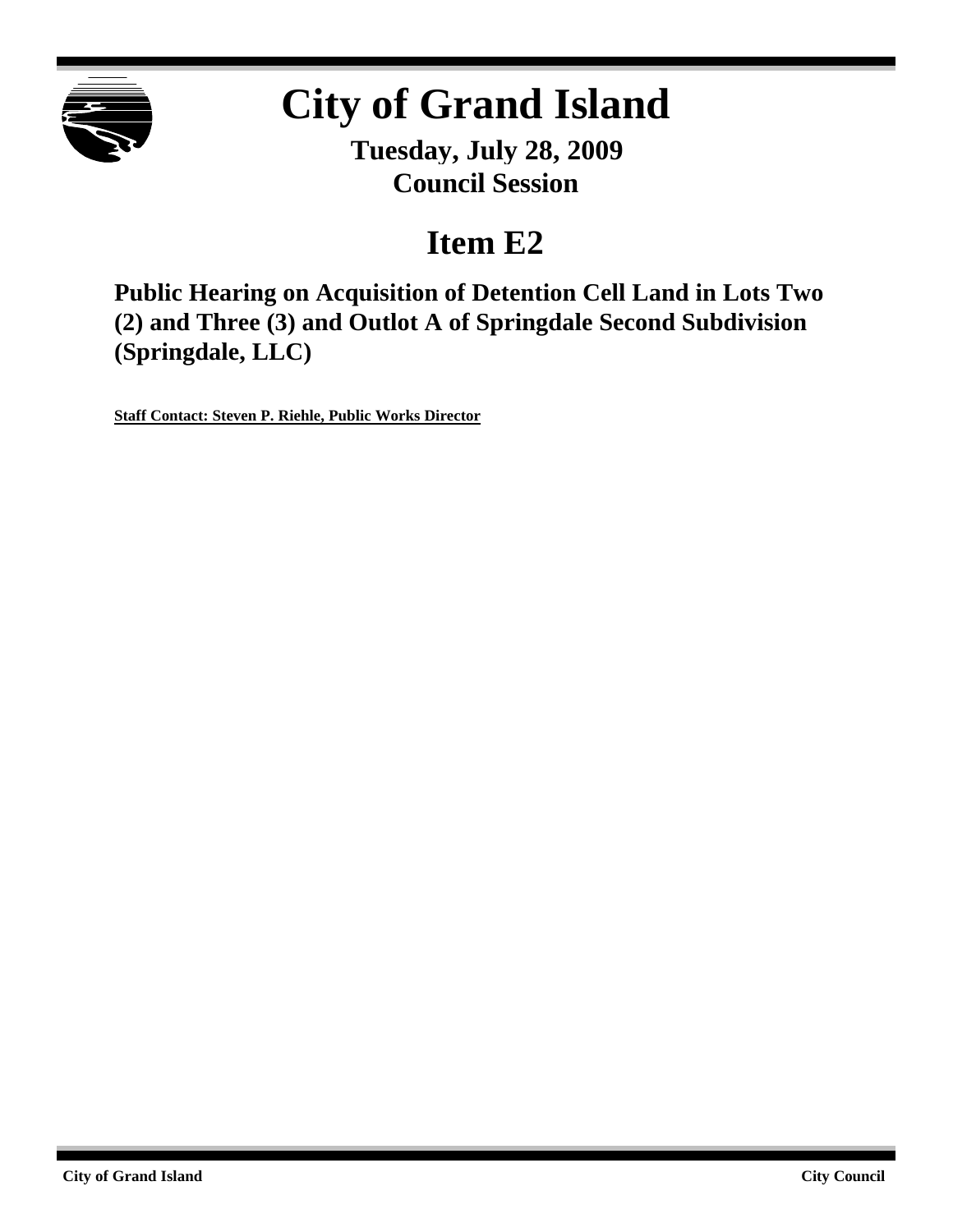## **Council Agenda Memo**

| From:           | Steven P. Riehle, Public Works Director                                                                                                                      |
|-----------------|--------------------------------------------------------------------------------------------------------------------------------------------------------------|
| <b>Meeting:</b> | July 28, 2009                                                                                                                                                |
| Subject:        | Public Hearing on Acquisition of Detention Cell Land in<br>Lots Two $(2)$ and Three $(3)$ and Outlot A of Springdale<br>Second Subdivision (Springdale, LLC) |
| Item $#$ 's:    | $E-2 & G-10$                                                                                                                                                 |
| $Presenter(s):$ | Steven P. Riehle, Public Works Director                                                                                                                      |

#### **Background**

Nebraska State Statutues stipulate that the acquisition of property requires a public hearing to be conducted with the acquisition approved by the City Council. The city is interested in acquiring property that is part of Springdale Second Subdivision for a detention cell. The cell will be part of the public storm water drainage system.

The 1975 drainage plan for the Moores Creek Drainway shows ditches and detention cells in a southwesterly direction from Grand Island. The ditch currently ends north of Old Potash along the east side of North Road. The drainway eventually passes through Springdale Subdivision. A copy of the drainage plan for this area that highlights the cell is attached. Please note that the plan for the drainage in the area is upside down.

#### **Discussion**

Approximately 1/3rd of the detention cell is outlot "A" of Springdale Second Subdivision as on the attached plat and aerial photo. A portion of the cell accommodates drainage from Springdale Subdivision and the remainder of the cell is for other Moores Creek drainage.

The contractor working for the developer of Springdale Subdivision excavated the cell and used the material as fill for the subdivision as well as for other projects in the area.

Karen Bredthauer is the developer of Springdale Subdivision and is willing to donate the detention cell land to the city of Grand Island.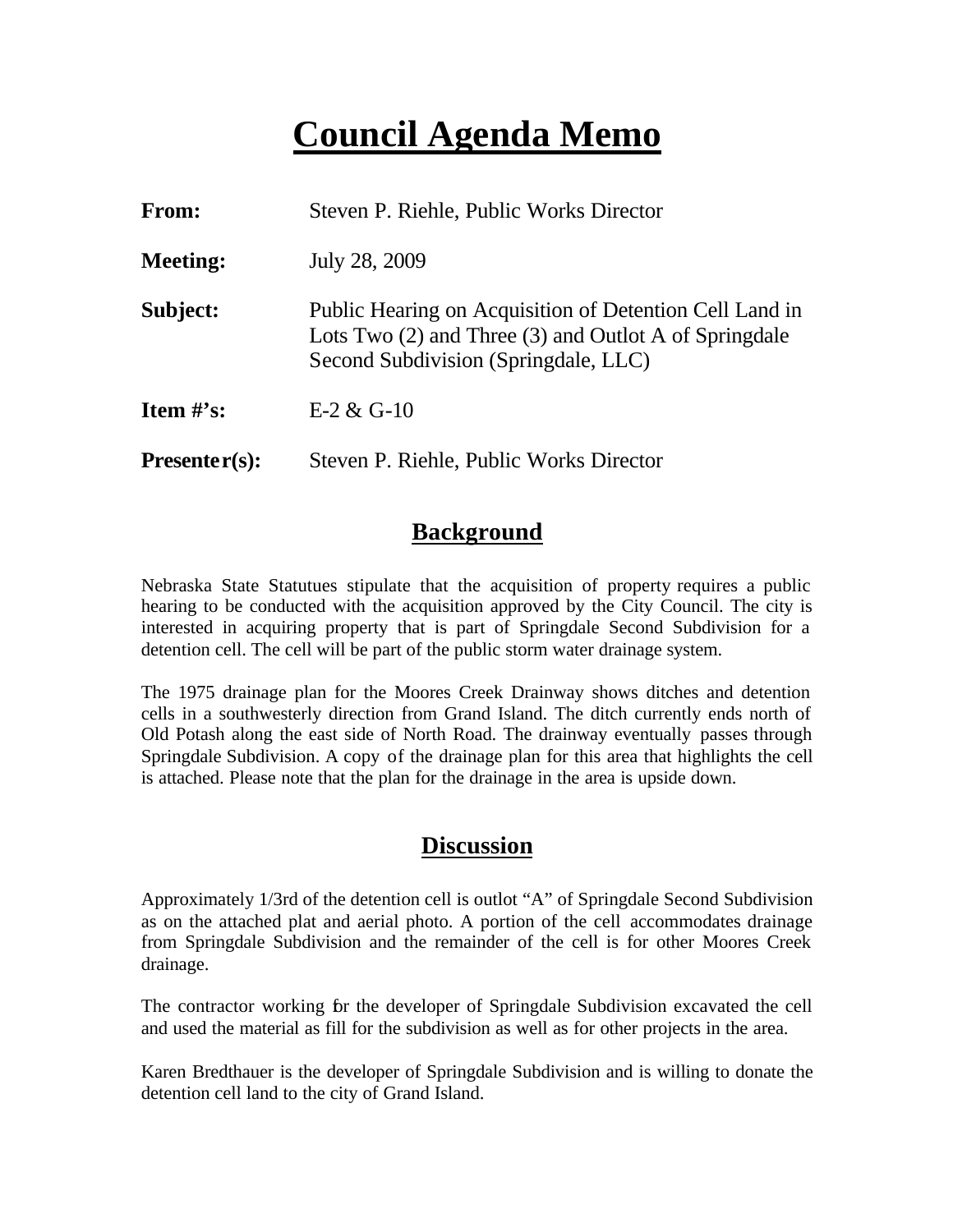### **Alternatives**

It appears that the Council has the following alternatives concerning the issue at hand. The Council may:

- 1. Move to approve
- 2. Refer the issue to a Committee<br>3. Postpone the issue to future date
- Postpone the issue to future date
- 4. Take no action on the issue

### **Recommendation**

City Administration recommends that the Council conduct a Public Hearing and approve the acceptance of the detention cell land by donation from the landowner and the ingress/egress easements across Lots 2 & 3 for access to maintain the cell.

#### **Sample Motion**

Motion to approve the acceptance of the detention cell land and the ingress/egress easements for access to the cell.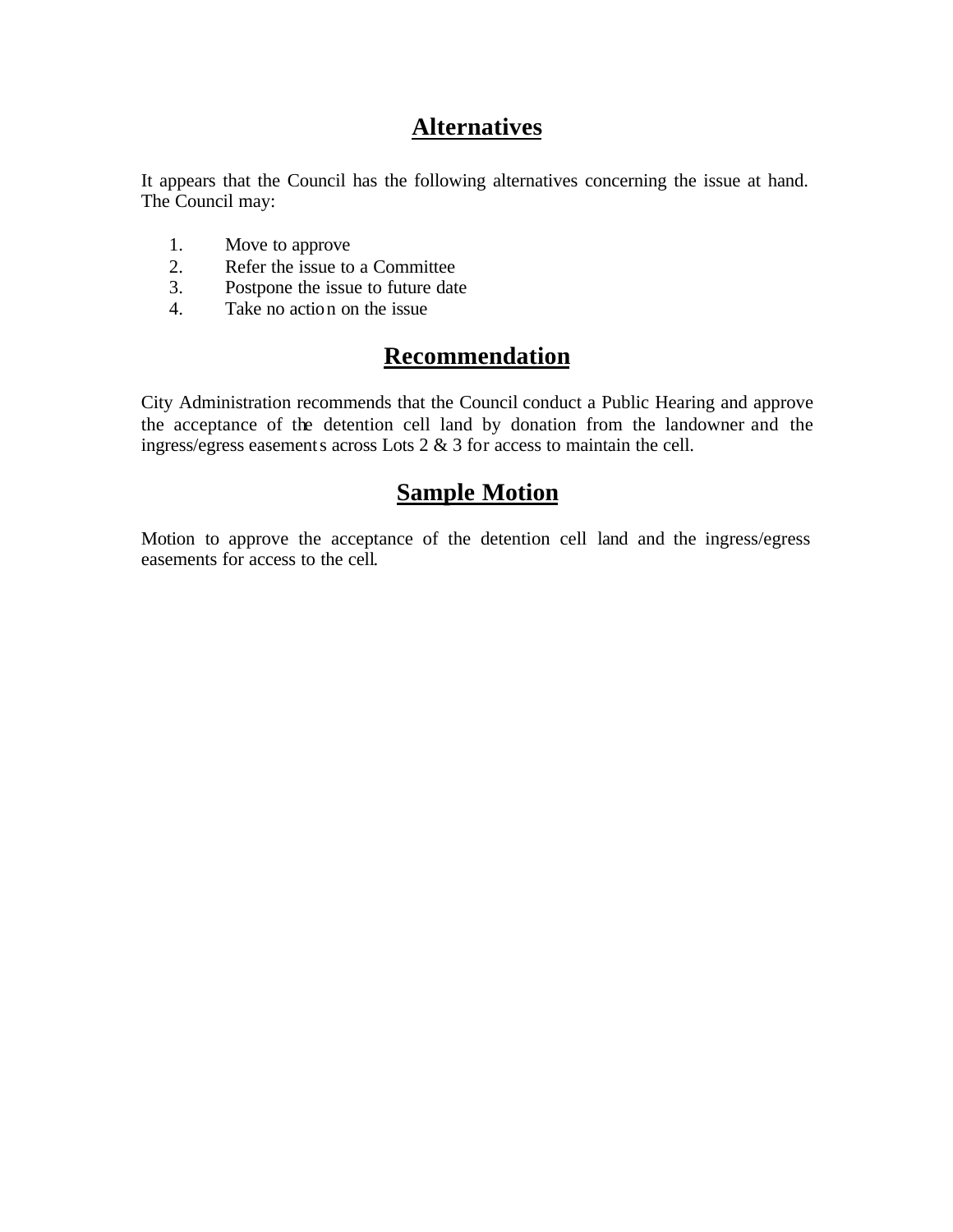

<u>real profits for the first of Model</u>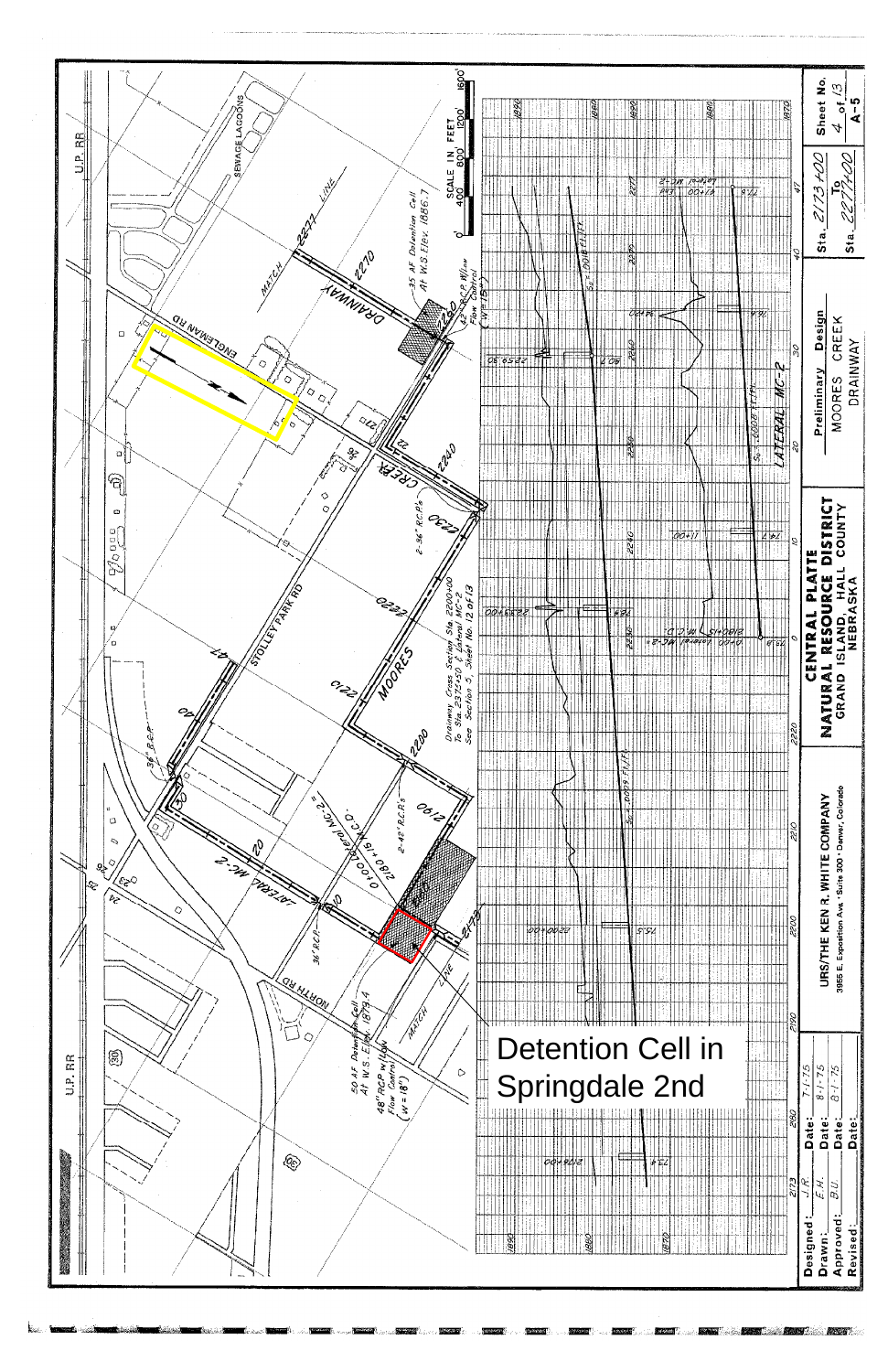

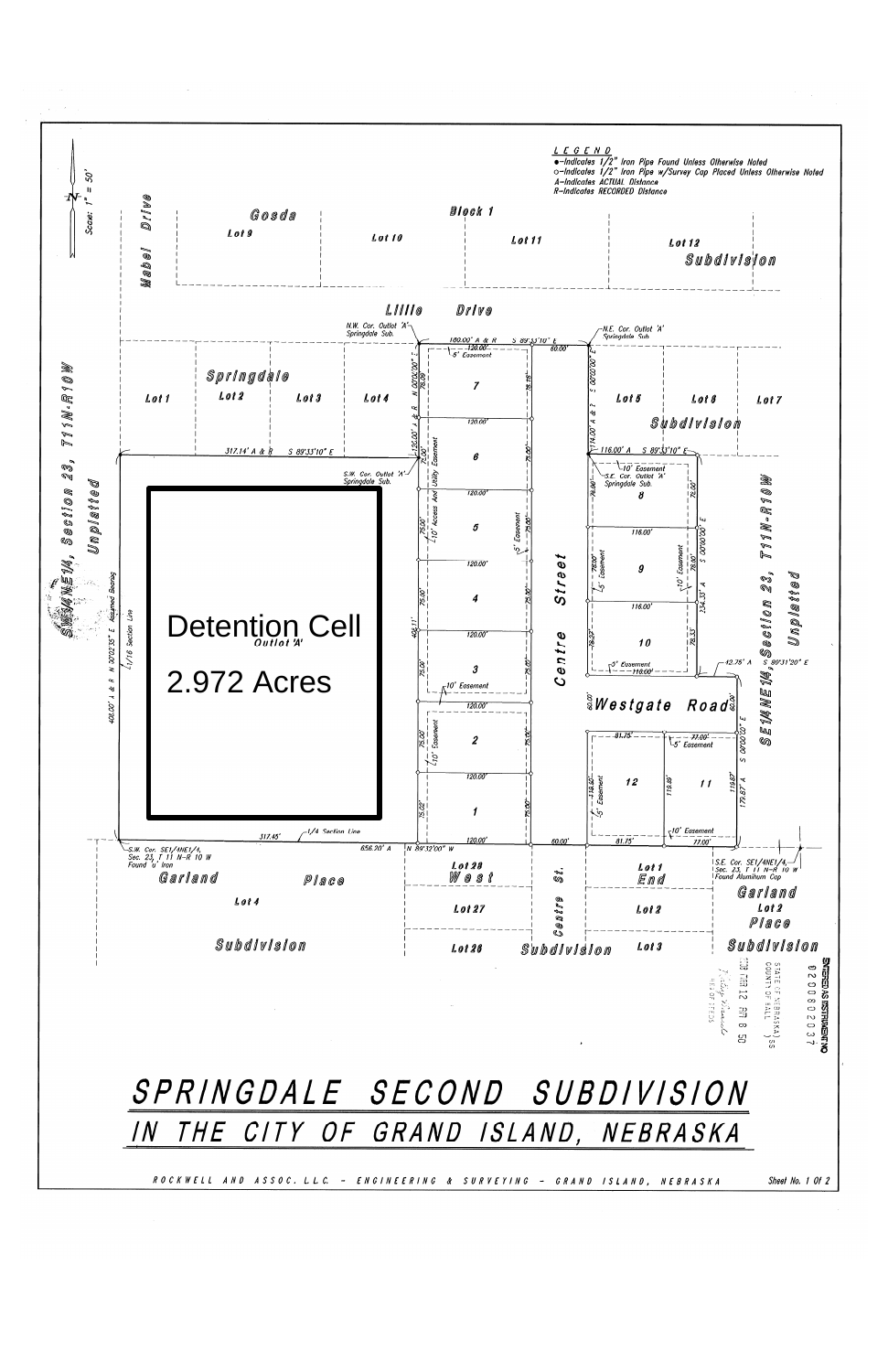